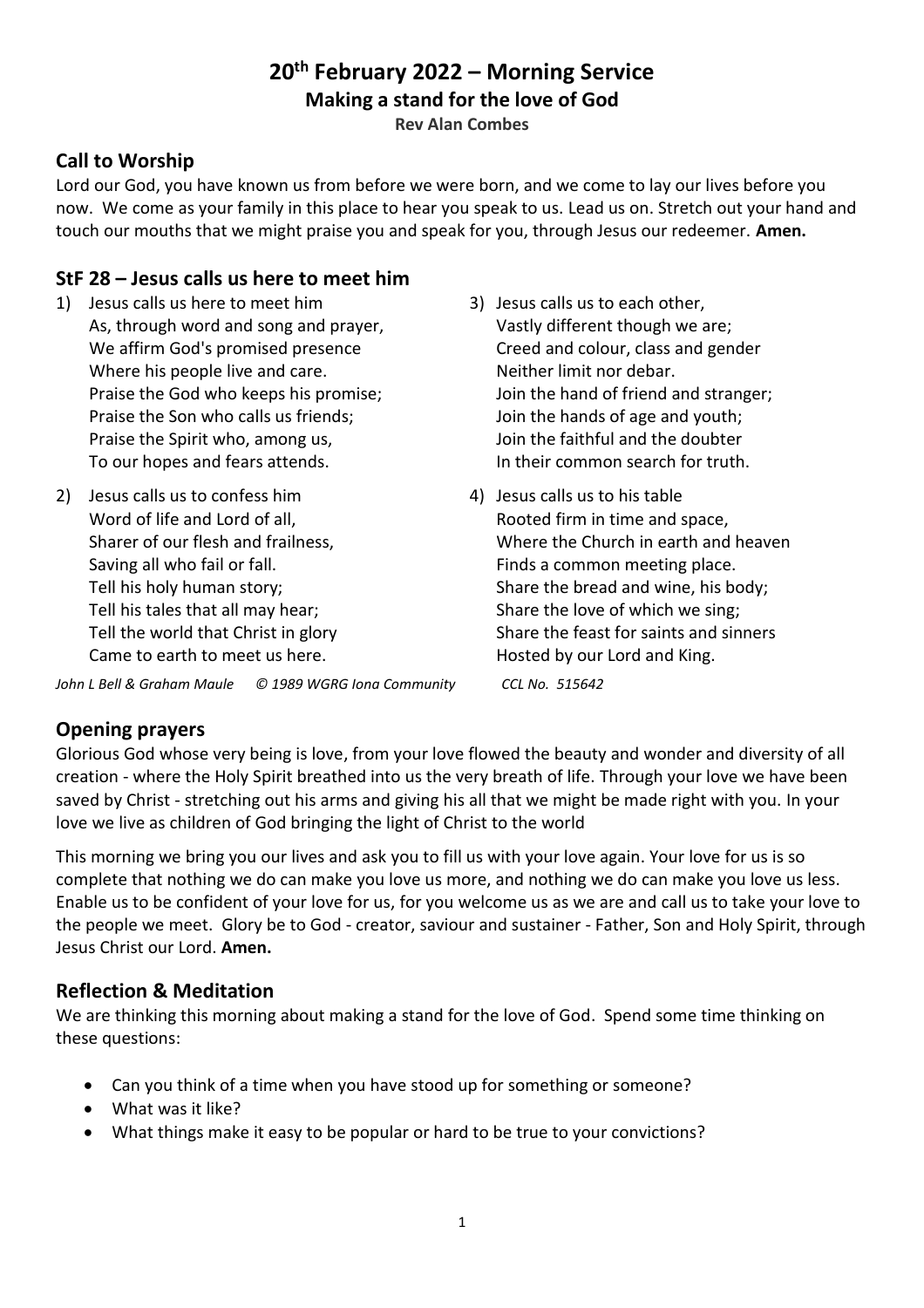Lord, we know that many people find your words hard to bear. Open our ears to your message, to its challenge and its demand, even when that message may be hard for us to hear. Many people want to throw you out of their lives, including us. We do not want to hear you. We do not want to take up our cross and follow you. We fear its public weight. We fear its pain. We fear its truth. We like our quiet lives, our cosy churches, our agendas and rotas, where we can hide from you.

And so we pray for ourselves, along with all those who reject you. We pray for courage to obey, and take a stand for your love, even if that means people may reject us. Take us to that cliff-top, Lord, to the very edge of our faith, to the very edge of our lives. Only then can we discover who you are; only then will we discover who we are. **Amen**

### **Prayer of Confession**

God calls us to live and grow in sacrificial love. Let us confess our lack of love and our need of grace. **When we lose patience, speaking or acting harshly, without thinking what effect it will have** Gracious God forgive us and change us.

**When we are unkind, dismissing, belittling or mocking someone,**

Gracious God forgive us and change us.

**When we are envious, forgetting that you have given us more than we desire or deserve,** Gracious God forgive us and change us.

**When we are rude or proud, putting ourselves and our desires before others,**

Gracious God forgive us and change us.

**When we are selfish or irritable, thinking only of our own interests,**

Gracious God forgive us and change us.

**When we will not forgive, forgetting the limitless grace you have given to us, Lord, have mercy on us,** Gracious God forgive us and change us.

May God, our rock of refuge to whom we can always come, rescue and deliver us, give us confidence in knowing our sins are forgiven in Christ's name. May we live in hope and in righteousness**. Amen.**

### **StF 161 – Speak O Lord as we come to you**

- 1) Speak, O Lord, as we come to you To receive the food of your holy word. Take your truth, plant it deep in us; Shape and fashion us in your likeness, That the light of Christ might be seen today In our acts of love and our deeds of faith. Speak, O Lord, and fulfil in us All your purposes, for your glory.
- Help us grasp the heights of your plans for us. Truths unchanged from the dawn of time That will echo down through eternity. And by grace we'll stand on your promises, And by faith we'll walk as you walk with us. Speak, O Lord, till your Church is built And the earth is filled with your glory.

3) Speak, O Lord, and renew our minds;

2) Teach us, Lord, full obedience, Holy reverence, true humility. Test our thoughts and our attitudes In the radiance of your purity. Cause our faith to rise, cause our eyes to see Your majestic love and authority. Words of power that can never fail; Let their truth prevail over unbelief.

*Keith Getty & Stuart Townend © 2005 Thankyou Music CCL No. 515642*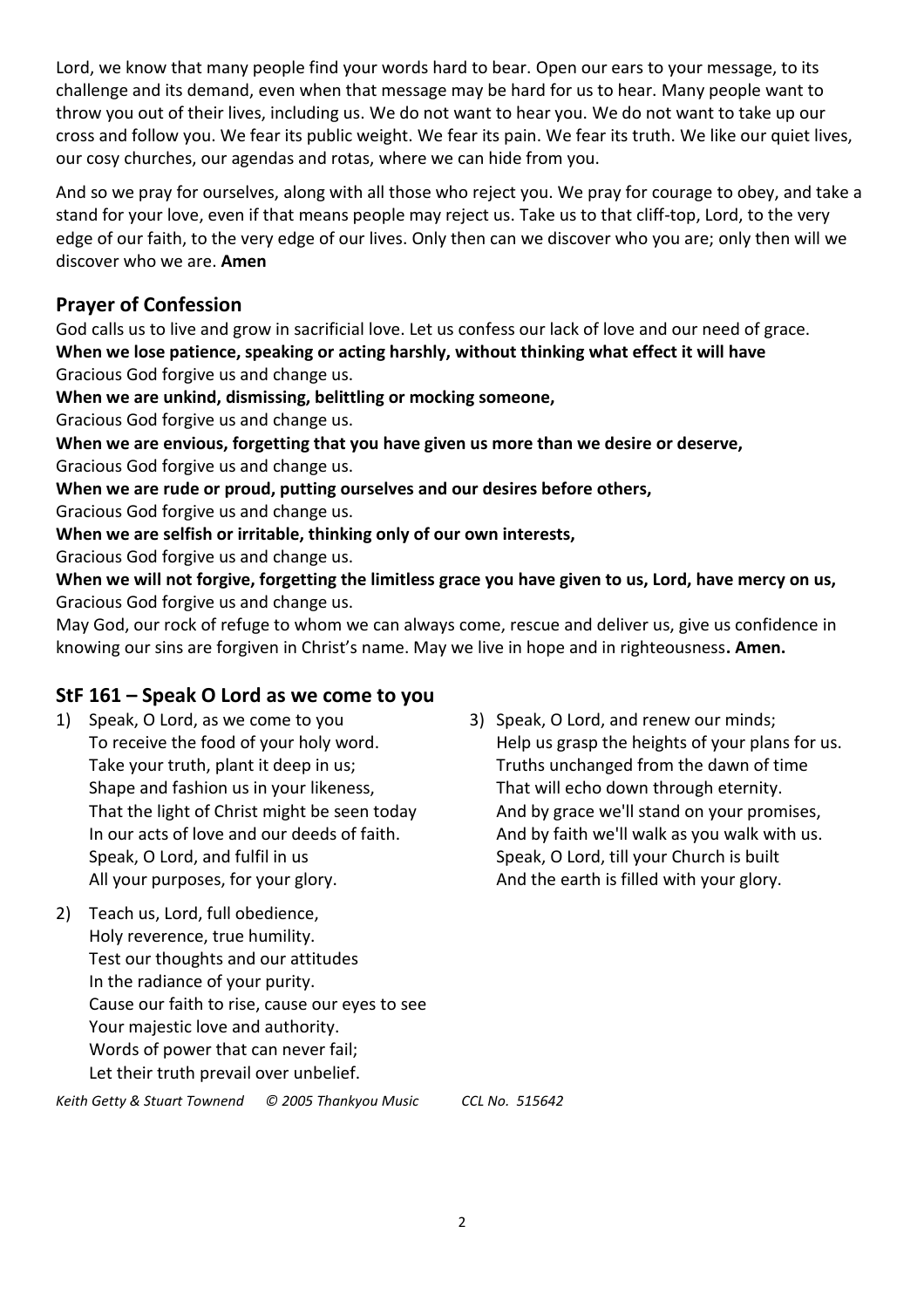### **Reading: 1 Corinthians 13:1-13**

If I speak in the tongues of mortals and of angels, but do not have love, I am a noisy gong or a clanging cymbal. And if I have prophetic powers, and understand all mysteries and all knowledge, and if I have all faith, so as to remove mountains, but do not have love, I am nothing. If I give away all my possessions, and if I hand over my body so that I may boast, but do not have love, I gain nothing.

Love is patient; love is kind; love is not envious or boastful or arrogant or rude. It does not insist on its own way; it is not irritable or resentful; it does not rejoice in wrongdoing, but rejoices in the truth. It bears all things, believes all things, hopes all things, endures all things.

Love never ends. But as for prophecies, they will come to an end; as for tongues, they will cease; as for knowledge, it will come to an end. For we know only in part, and we prophesy only in part; but when the complete comes, the partial will come to an end. When I was a child, I spoke like a child, I thought like a child, I reasoned like a child; when I became an adult, I put an end to childish ways. For now we see in a mirror, dimly, but then we will see face to face. Now I know only in part; then I will know fully, even as I have been fully known. And now faith, hope, and love abide, these three; and the greatest of these is love.

### **Reading: Luke 6:27-38**

'But I say to you that listen, Love your enemies, do good to those who hate you, bless those who curse you, pray for those who abuse you. If anyone strikes you on the cheek, offer the other also; and from anyone who takes away your coat do not withhold even your shirt. Give to everyone who begs from you; and if anyone takes away your goods, do not ask for them again. Do to others as you would have them do to you.

'If you love those who love you, what credit is that to you? For even sinners love those who love them. If you do good to those who do good to you, what credit is that to you? For even sinners do the same. If you lend to those from whom you hope to receive, what credit is that to you? Even sinners lend to sinners, to receive as much again. But love your enemies, do good, and lend, expecting nothing in return. Your reward will be great, and you will be children of the Most High; for he is kind to the ungrateful and the wicked. Be merciful, just as your Father is merciful.

'Do not judge, and you will not be judged; do not condemn, and you will not be condemned. Forgive, and you will be forgiven; give, and it will be given to you. A good measure, pressed down, shaken together, running over, will be put into your lap; for the measure you give will be the measure you get back.'

### **Sermon**

In recent weeks, the Lectionary has taken us on a journey through the chapters of Luke 4-6 which are underpinned by Christ's new way of Love – fulfilling the old Covenant of the Law in a new way. In my experience some of the most astute observers of what love is like are children. I heard one say the other day: "Love is when a girl puts on perfume and a boy puts on after-shave and then they go out and smell each other."

Our first passage is one of the most famous chapters in the Bible. 1 Corinthians 13 has been read at countless weddings over the years perhaps even your own! The apostle Paul's famous words about love have been described as a poetic masterpiece, a great work of literature that can moisten the eye and stir the heart. But it is also a deeper, more challenging passage than it may first appear so it's good that we take some time to explore it outside of the context of weddings!

Today love is often presented as being all about romantic (Eros) love - how each other smells, how each other looks, how each other kisses, ultimately how we "feel" about each other. But in 1 Cor 13 God calls us to love - but not the way the world sometimes loves, with its fragile, fickle focus on feelings! God call us to love each other the way God loves us and if we look closely, we may just see that God's model of love is rooted in who I am / who you are, and who we may become.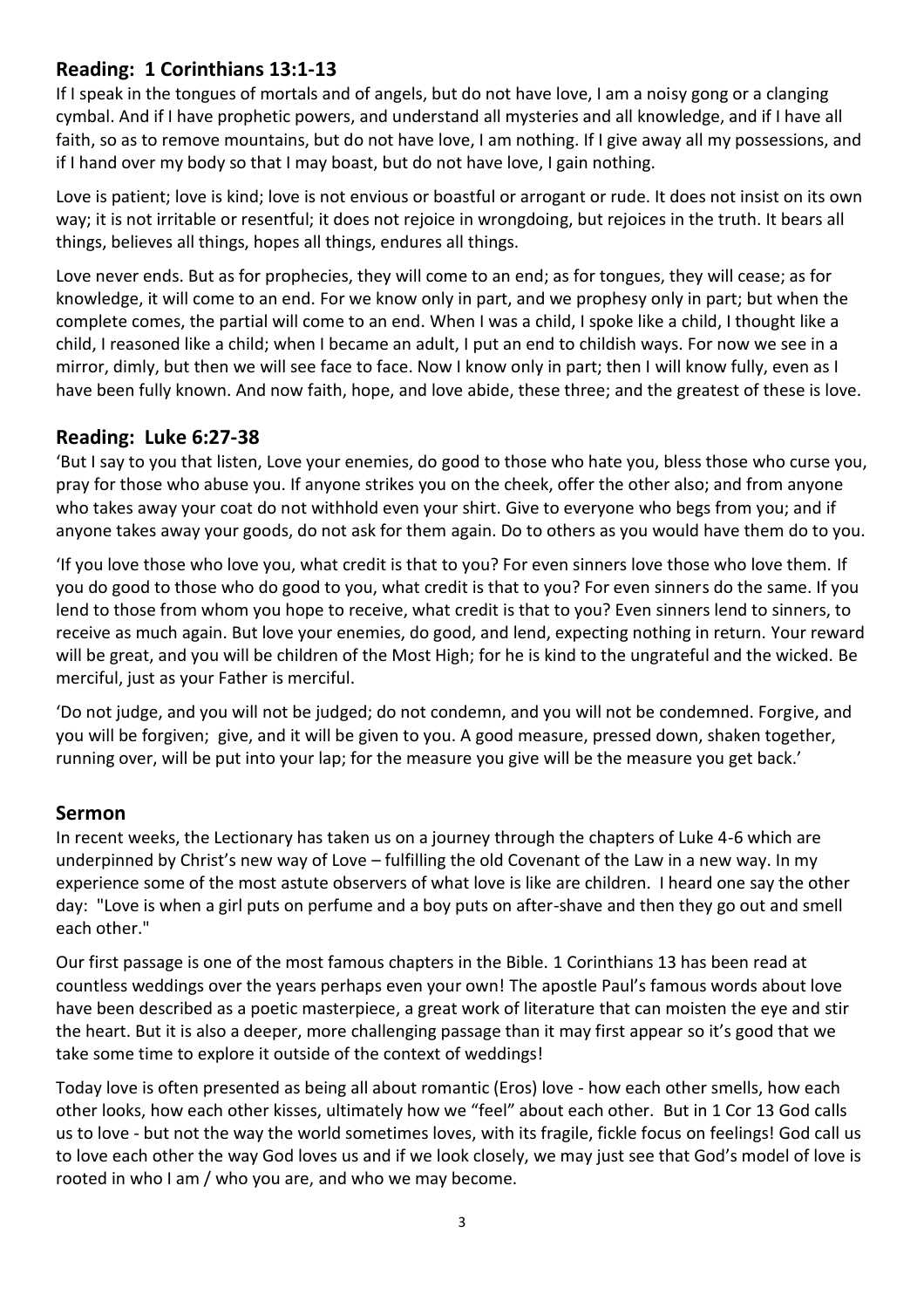Notice that in 1 Cor 13 there is almost no discussion of love as emotion; Love is patient, kind, does not envy, or boast, is not proud, does not dishonour others, it is not self-seeking or easily angered, keeps no record of wrongs, rejoices in truth, protects, trusts, hopes, perseveres. Love never fails. These aren't feelings, these are aspects of CHARACTER - who we really are on the inside or, at the very least, who we aspire to be. These attributes reflect God's very nature. The passage as a whole is clear that Love is the absolute top priority – at the very heart of it all. For example, Verse 1 emphasises that who we are and what we may do counts for nothing – if we are not motivated by and filled with love. What I find exciting and powerful is when we read again about Christ's early actions and preaching – at the beginning of his ministry in Luke – viewed through the lens of this new and deeper understanding of the nature of God's love.

In Luke 4 we read of what is often called the Jesus manifesto - Jesus' first sermon after he has been baptised, filled with the Holy Spirit and equipped for ministry and tested in the desert. Here he presents the good news of his coming in the broad context of a good, right, society showing the loving values of the Kingdom, where there is good news for the poor, release for those captive to so many things in life, healing, freedom from oppression and forgiveness (year of the Lord's favour). And he continues in Luke 6 with this critical word for today: "Love your enemies, do good to those who hate you". Jesus doesn't say these words lightly - he knows how hard this command really is. But the truth is that a Christian response to war and hate can never be war and hate. We reap what we sow and only Love, modelled on God's nature, can bring real change.

I wonder how many remember the amazing sermon preached by Rev Michael Curry, an American Anglican Bishop and special guest at Harry and Meghan's wedding? He captured God's way of love wonderfully when he said, "There's power in love. Don't underestimate it. Don't over-sentimentalize it. There's power, power in love – for the source of love is God – who is the source of all our lives."

Jesus began the most revolutionary movement in human history, a movement grounded in the unconditional love of God for the world, a movement mandating people to live that love, and in so doing to change not only their lives but the very life of the world itself. Just stop and imagine for a moment of a world where genuine love is the way in all things…

- Imagine our homes and families where love is the way.
- Imagine neighbourhoods and communities where love is the way.
- Imagine governments and nations and business and where this love is the way.
- Imagine this tired old world where love is the way.

Unselfish, sacrificial, redemptive. When love is the way, then no child will go to bed hungry in this world ever again. When love is the way, we will let justice roll down like a mighty stream and righteousness like an ever-flowing brook. When love is the way, poverty will become history. When love is the way, the earth will be a sanctuary. When love is the way, we will lay down our swords and shields, down by the riverside, to study war no more.

Bishop Michael Curry shared an incredible re-expression of Jesus' words and actions in these early chapters of Luke (Luke 4). This is powerful radical love, lived out in the nature of society and expressed in how we treat one another and the world around us. Jesus sets our faith in an interconnected context where we are called to proclaim justice, healing, freedom and forgiveness, where we cannot claim to be fully Christian and at the same time ignore the needs of our neighbour, the needs of our community and of the world. And if we find this Godly task overwhelming do not despair says St Paul: 1Cor 13:8 says - Love never ends. When all the powers and institutions of this world have come to an end, love will still be here, love will endure, for the greatest of all is love. So let us not fear. Let us instead pick up the baton of love, God's love. Let us grow in character to reflect God's love, protecting, trusting, hoping, persevering. And as we do – may we pass the baton of God's love on – to those around us, to our enemies even and to those who come after us, challenging and changing our small patch of history. **Amen**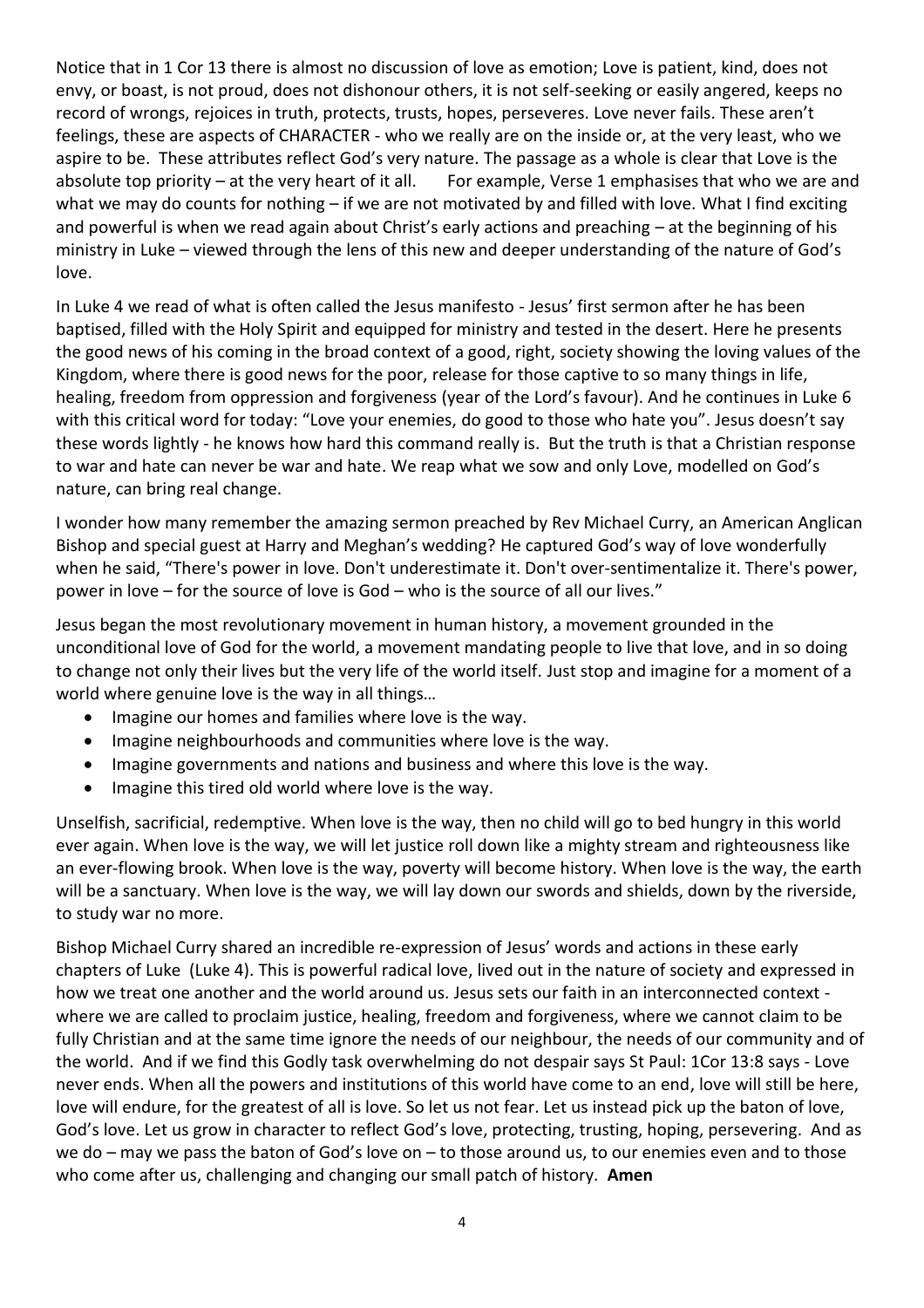# **StF 443 – Come let us sing of a wonderful love**

- 1) Come, let us sing of a wonderful love, Tender and true; Out of the heart of the Father above, Streaming to me and to you: Wonderful love Dwells in the heart of the Father above.
- 2) Jesus, the Saviour, this gospel to tell, Joyfully came; Came with the helpless and hopeless to dwell, Sharing their sorrow and shame; Seeking the lost, Saving, redeeming at measureless cost.

*Robert Walmsley CCL No. 515642*

- 3) Jesus is seeking the wanderers yet; Why do they roam? Love only waits to forgive and forget; Home, weary wanderer, home! Wonderful love Dwells in the heart of the Father above.
- 4) Come to my heart, O thou wonderful love, Come and abide, Lifting my life, till it rises above Envy and falsehood and pride, Seeking to be Lowly and humble, a learner of thee.

# **Affirmation of our faith**

Together we affirm our faith;

Do you believe and trust in God the Father, who has created the universe?

### **We believe and trust in God the Father**

Do you believe and trust in Jesus, the son of God, who has redeemed the world? **We believe and trust in God the Son.**

Do you believe and trust in the Holy Spirit, who gives life to the people of God.

### **We believe and trust in God the Holy Spirit.**

# **Prayers for the world**

Loving God, we know you are the giver of every good and perfect gift.

For the people who have helped us on our way, patiently guiding and training throughout our childhood, helping us to follow you, **Lord, we thank you.**

For the church family here who help and support us, enabling us to know your love, for every one here however they serve, from the young to the old, **Lord, we thank you.**

For all to whom we give and from whom we receive love and affection, for the joy, hope and confidence they bring us, **Lord, we thank you.**

And as we give thanks so we pray for the world, the church and ourselves...

Loving God, make our church a loving family, where the younger members respect and show understanding for the older, and the older members respect and show understanding for the younger. May this church be a place where everyone feels valued as a much-loved child of God.

L: Lord of love **R: hear our prayer**

May each one of us recognise with confidence your call in our lives. Make us open to your will and brave to obey. Give us courage to speak out for you in all situations.

### L: Lord of love **R: hear our prayer**

May we be a people who wait in humility for your guidance. Make us patient and obedient to your will for our lives and for our church.

L: Lord of love **R: hear our prayer**

May we be a church that serves where you send us, ready to go to the needy wherever they are. Make us more aware of how we can serve those in distress in this community and in the nations of the world. L: Lord of love **R: hear our prayer**